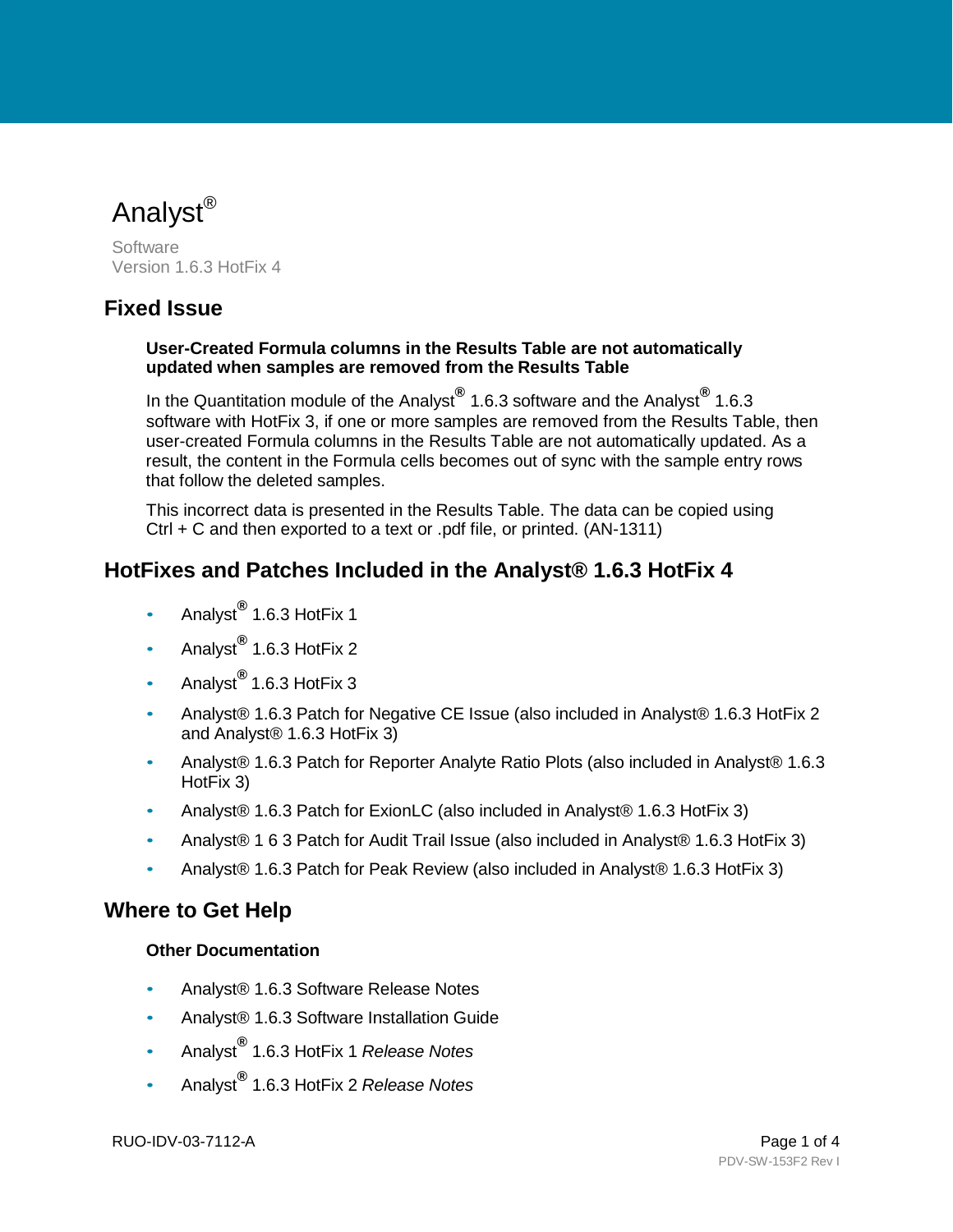• Analyst**®** 1.6.3 HotFix 3 *Release Notes*

#### **Support**

- sciex.com/request-support
- sciex.com/contact-us

### **Requirements**

• Analyst® 1.6.3 software

**Note**: The Analyst**®** 1.6.3 HotFix 4 installer silently removes any HotFix and patch listed in **HotFixes and Patches Included in the Analyst<sup>®</sup> 1.6.3 HotFix 4** if it is installed on the computer.

# **Install the Software**

This HotFix is compatible with Windows 7 (32- or 64-bit) operating systems.

- 1. Log on to the computer as a user with Administrator privileges.
- 2. Deactivate the hardware profile and then close the Analyst software.
- 3. Extract the content of **Analyst163HF4.zip** file to your hard drive.
- 4. Navigate to this location on the hard disk, double-click the **setup.exe** file and then follow the on-screen instructions.

When the HotFix is installed, a new entry is added to the Programs and Features list in Control Panel. Additionally, a shortcut to these release notes is placed under **Start > All Programs > SCIEX > Analyst**.

#### **Updated files**

The HotFix adds the *Analyst 1.6.3 HotFix 4 Release Notes.pdf* to the:

- C:\Program Files\Analyst\Help folder (on Windows 7, 32-bit computers).
- C:\Program Files (x86)\Analyst\Help folder (on Windows 7, 64-bit computers).

The HotFix updates the *QuantRT.ocx* file located in the:

- C:\Program Files\Analyst\Bin folder (on Windows 7, 32-bit computers)
- C:\Program Files (x86)\Analyst\Bin folder (on Windows 7, 64-bit computers)

### **Remove the HotFix**

- 1. Deactivate the hardware profile and then close the Analyst software.
- 2. Open **Control Panel** and then click **Programs and Features**.
- 3. Select **Analyst® 1.6.3 HotFix 4** from the list and then click **Uninstall**.

The HotFix is removed from the program list. The *Analyst 1.6.3 HotFix 4 Release Notes.pdf* file and shortcut are also removed. The *QuantRT.ocx* file is reverted to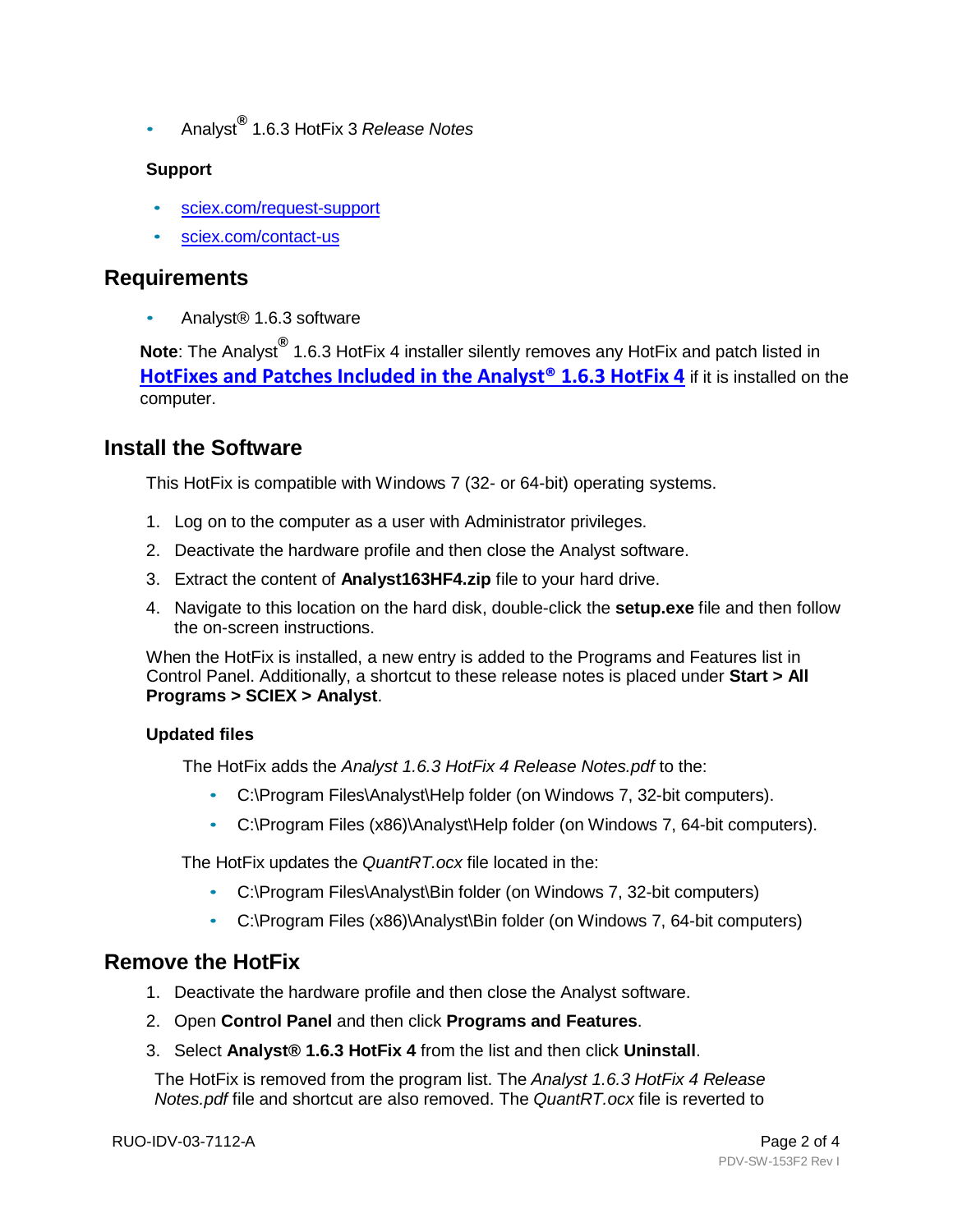the original state for the Analyst**®** 1.6.3 software.

# **Known Issues and Limitations**

None